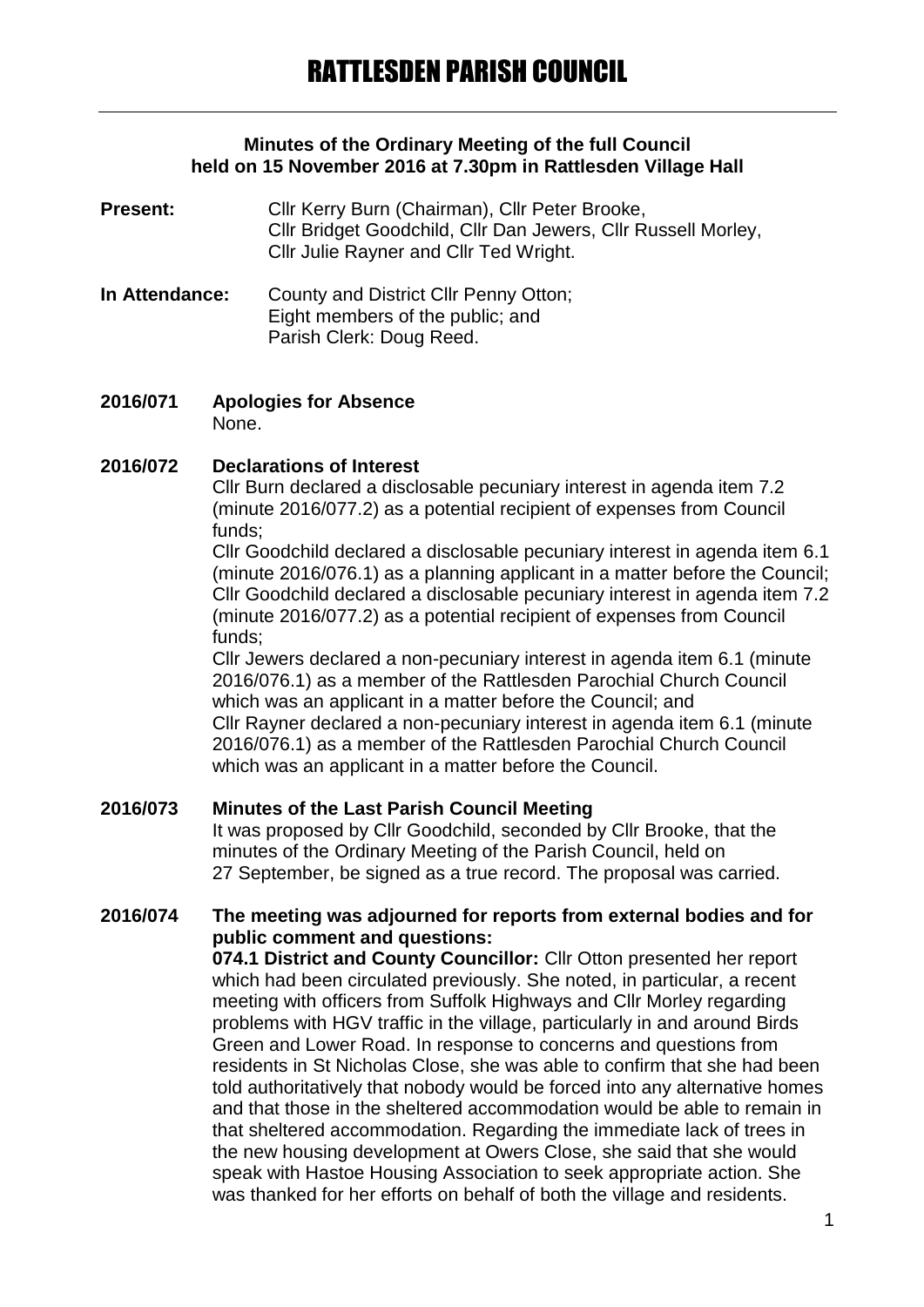**074.2 Public Discussion:** Planning applications 4044/16 and 4335/16 were the focus of the comments raised, the former in particular. Councillors welcomed the views put forward and reflected these in decisions made (minute 2016/076.1 refers). Issues relating to the sheltered accommodation in St Nicholas Close were also highlighted with these being brought to the attention of Cllr Otton (minute 2016/074.1 refers).

#### **Meeting resumed:**

#### **2016/075 Parish Clerk's Report**

The Clerk's report was received further to which it was reported that documents had been received from the Land Registry to confirm Council ownership of the land for the Cemetery extension. Grateful thanks were expressed to Cllr Otton for providing £4,000.00 from her County Council 'Locality Budget' towards the cost of the recent work at the Cemetery and to Cllr Jewers for helping with the receipt and subsequent installation of grit bins. It was noted that the County Council had determined that, from 2017- 2018, it would no longer service grit heaps but would only deliver grit where bins were available. Accordingly, the Parish Council would need to allow for the purchase of extra bins within its budget for the next financial year.

#### **2016/076 Planning**

#### **076.1 Applications:**

4044/16 concerned land adjacent to 12 and 13 St Nicholas Close application for outline planning permission (with all matters reserved except access) for the erection of five dwellings. Further to resident concerns put forward during public discussion, the Council resolved to object to the application. Concerns focused on the indicative drawings submitted which were felt to be misleading to the extent that the rise of the land where the development was proposed was more substantial than conveyed. As such, any two-storey dwellings would be overly prominent in the landscape/street scene and out of keeping with other dwellings in the vicinity - not least, those in the adjacent St Nicholas Close. Indeed, the latter would be very seriously disadvantaged through being overlooked. The Council was mindful that development on the site was inevitable felt that any buildings should be restricted to single-storey. Additionally, the Council had concerns about the extra traffic movements which would result. Access/egress to the proposed dwellings was in an already problematic location due to the configuration of immediate roads, with poor visibility for drivers being a particular issue together with unreasonable parking at busy 'school run' times. The need for indicative footpaths to be included within any development was also paramount; and

*Cllr Goodchild left the meeting for this item.*

4335/16 concerned lad to the south east of Buff Rise, Rising Sun Hill erection of five dwellings with garages. The Council supported the application.

**076.2 Applications - Responses:** Given deadlines in advance of the meeting, councillors had necessarily considered applications: 4206/16 concerning Hope Cottage, Half Moon Street. The Council had no objections; and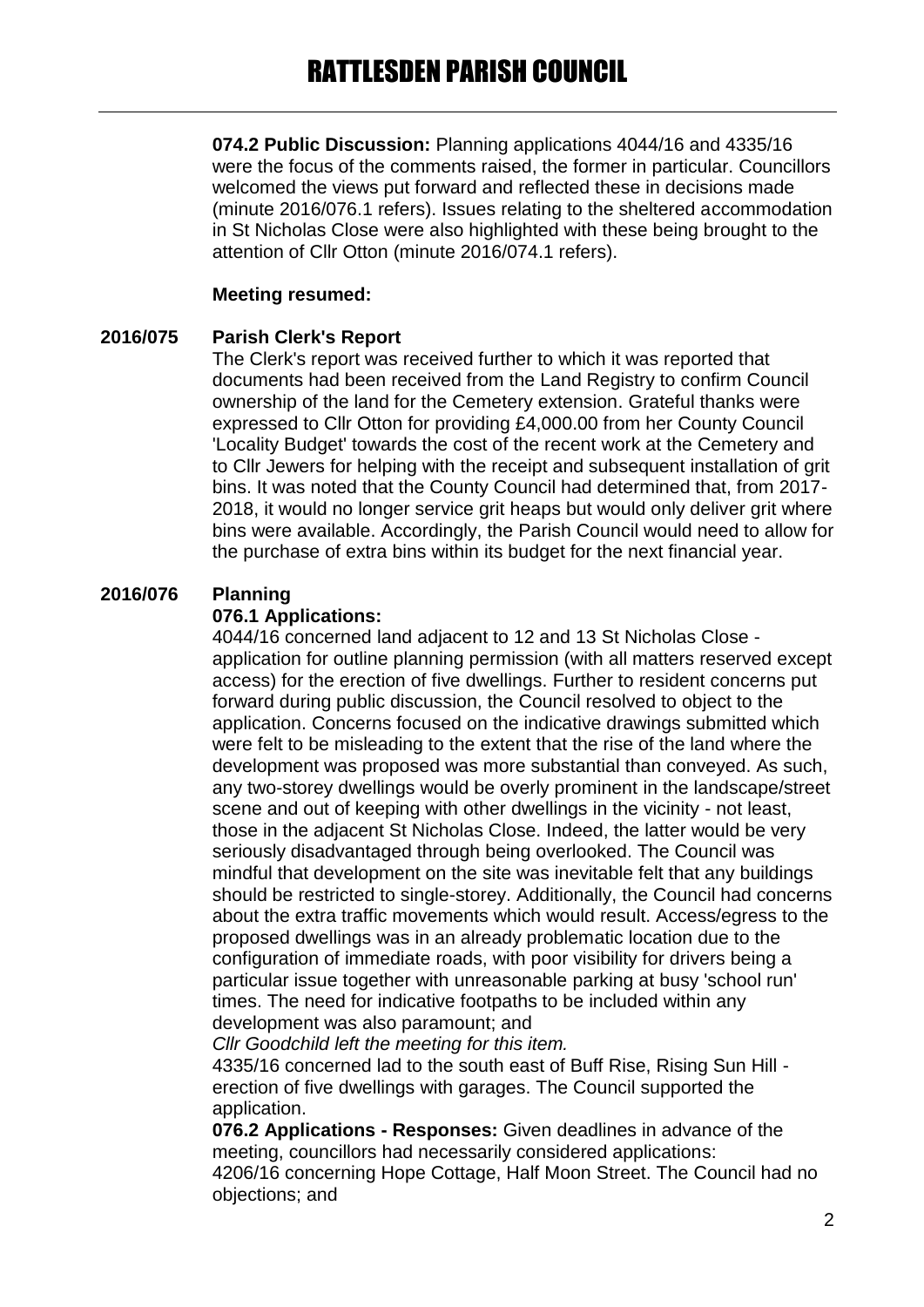4254/16 concerning Roschel House, High Street. The Council had no objections.

**076.3 Decisions:** It was noted that applications 3273/16 concerning East Barn, White House Farm, Felsham Road and 4007/16 concerning land adjacent to Rattlesden Parish Council Cemetery, High Street had been granted.

# **2016/077 Finance**

**077.1 Financial Report:** The report to 31 October was received. It was proposed by Cllr Morley, seconded by Cllr Burn, that the reconciliation be approved and duly signed. The proposal was carried. Following a review of the half-year position with the budget, it was resolved that the finances were in good order and that no changes were needed.

**077.2 Payments and Income:** *Cllr Burn and Cllr Goodchild left the meeting for this item.*

It was proposed by Cllr Rayner, seconded by Cllr Jewers, that the schedule of payments be approved. The proposal was carried. The schedule comprised the following:

- Litter-picker salary (November) £139.18;
- Litter-picker salary (December) £139.18;
- Clerk salary (November) £290.11;
- PAYE (November) £72.60;
- Clerk salary (December) £290.11;
- PAYE (December) £72.60;
- The Felsham Gardeners cemetery grass-cutting £380.00;
- Came & Company insurance renewal £316.65;
- ◆ Reece Safety Products Ltd four grit bins £268.00 + £53.60 VAT;
- Cllr Goodchild reimbursement of costs for World War I commemorative services - £161.00 (Section 137 expenditure);
- Natural Signs via Cllr Burn street sign £160.00;
- Clerk administrative expenses £64.36;
- Mr Roger Heard 447th Bomber Group Memorial grass-cutting £82.50 (Section 137 expenditure);
- Mr Denis Fisher reimbursement of tree costs £31.50 (Section 137 expenditure);
- ◆ Anglian Water cemetery water £10.61; and
- Rattlesden Village Hall Committee village hall hire £15.00.

Income received was duly noted as follows:

- Business account interest (October) £0.85;
- Business account interest (November) £0.64;
- Allotment Association annual rent 2016-2017 £68.04;
- Mid Suffolk District Council recycling grant (February-July) £230.95; and
- Mid Suffolk District Council cleansing grant (July-September) £187.20.

## **2016/078 Council Governance 078.1 New Legislation, Codes or Regulatory Issues:** None.